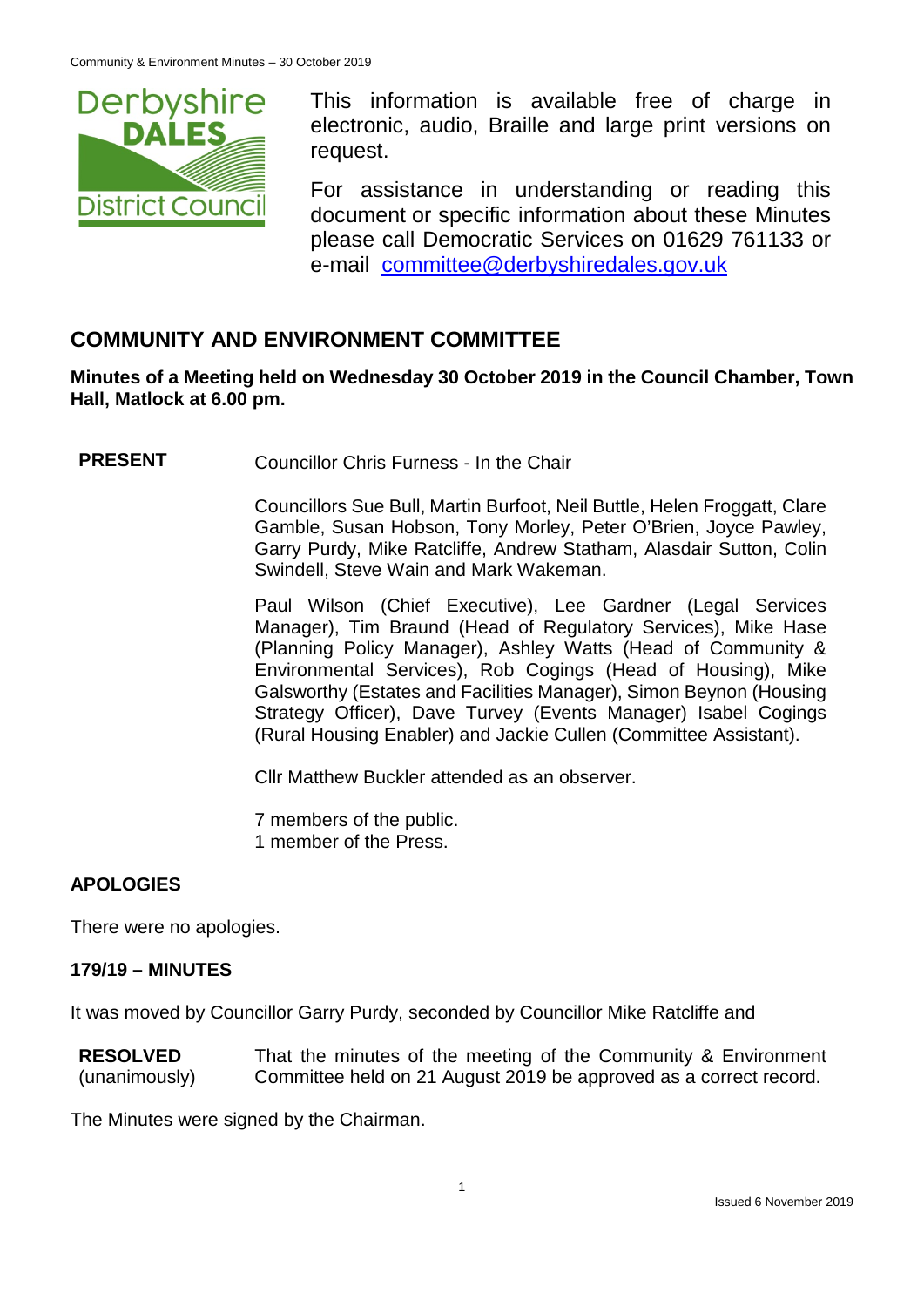# **180/19 – PUBLIC PARTICIPATION**

In accordance with the procedure for public participation, Ms Victoria Friend (Rowsley Parish Council) commented on the progress to identify potentially suitable permanent sites in relation to Agenda Item 6: GYPSIES AND TRAVELLERS – UPDATE and asked why temporary planning permission was needed for the occupation of the site in 2012 but was deemed unnecessary in 2019? Mr Richard Bean (local resident & business owner) also commented on the progress to identify potentially suitable permanent sites in relation to Agenda Item 6: GYPSIES AND TRAVELLERS – UPDATE.

#### **181/19 – INTERESTS**

Cllr Chris Furness declared a pecuniary interest in relation to Agenda Item 7 – AFFORDABLE HOUSING DEVELOPMENT PROGRAMME, primarily as a shareholder in Persimmon and also because he was a Director of the Bradwell Community Land Trust. Cllr Furness was not present during discussion of and voting on this item.

Cllr Mike Ratcliffe requested it be noted that he had a personal interest in relation to funding requests for a project at Wirksworth under Agenda Item 7 – AFFORDABLE HOUSING DEVELOPMENT PROGRAMME as he was a Trustee of the Wirksworth Community Land Trust.

### **182/19 – GYPSIES AND TRAVELLERS - UPDATE**

The Committee considered an updating report in respect of a Gypsy and Traveller family who had presented themselves as homeless and the work that had been undertaken to identify potentially suitable permanent sites. It also provided information to Members on a potential solution to the issue of unauthorised encampments at one of the most commonly used sites occupied by the District Council.

A summary of the situation thus far in respect of the District Council's search for a suitable permanent site was set out in Section 1 of the report. The Traveller family had recently submitted a homelessness application under The Homelessness Reduction Act 2017 which had been accepted by the Council. This placed a duty on the Council to provide a series of temporary tolerated sites for the family whilst the search for a permanent site continued, as well as support and advice, as set out in Section 2 of the report.

In accordance with the 2015 Gypsy and Traveller Accommodation Assessment, the District Council was required to provide 6 pitches by 2019 and a further 3 pitches by 2034 within the Derbyshire Dales (outside the Peak District National Park). At the present time, there was no pitch provision in the Derbyshire Dales outside the Peak District National Park. The Council was, therefore, not in a position to discharge its statutory duties under the Homelessness Reduction Act 2017 by directing Gypsy and Traveller families to a designated site (temporary or otherwise).

At the present time, following the resolution of this Committee on  $10<sup>th</sup>$  December 2018, as confirmed at the Committee meeting on 26 June 2019, the Traveller family was located on the car park at Old Station Close, Rowsley. A plan of the Rowsley site was attached as Appendix 1 to the report. The family's previous encampments were set out in paragraph 3.1 of the report, including the coach park at Matlock Bath Station Car Park, Fishpond Meadows car park, Ashbourne and Ashbourne Leisure Centre car park. The family had been visited on site at Rowsley by officers, who agreed that the site provided reasonable temporary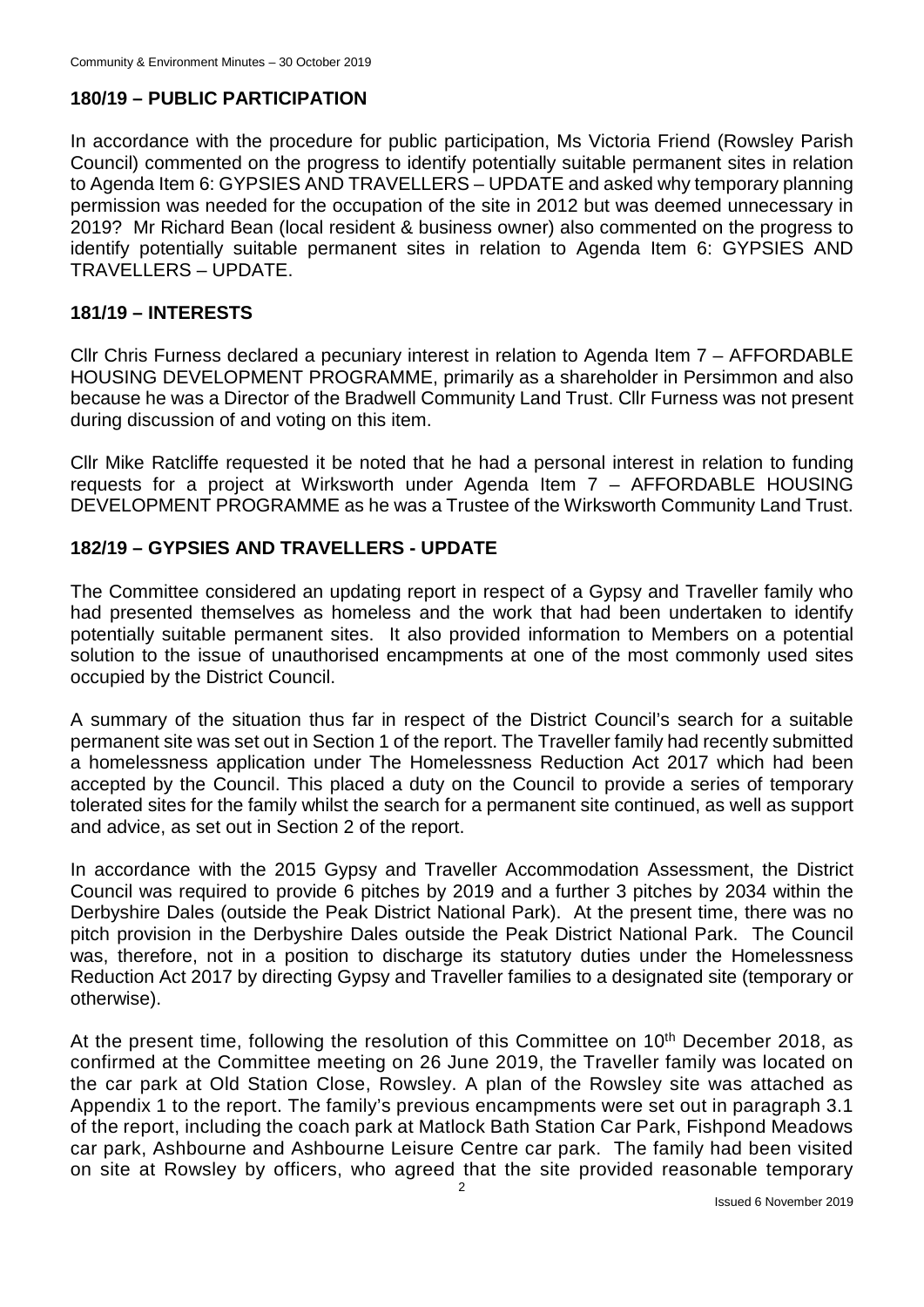accommodation, as set out in the report, and that it was suitable for continued temporary occupation in line with its current use.

However, it was reported that since the family had occupied the site there had been occasions when other members of the Travelling community had also occupied the site, using the area at the front of the car park, outside of the fencing provided for the family. These encampments had not been authorised by the Council and action had been taken to remove them. The site had also been subject to tipping of green waste, which had been removed periodically and which was now subject to formal investigation. This problem had diminished significantly since the eviction of the unauthorised Travellers.

The Rowsley site had not previously been considered to be suitable as a permanent site, for reasons set out in the report, and so there remained a need to find a suitable permanent site.

In accordance with the Committee resolution on 15 November 2018, consultants were appointed to undertake a search of open market / privately owned land holdings across the district (outside the Peak District National Park) to determine a suitable site. The consultant's formal report was received in February 2019 and identified 7 sites that were on the market at the time of the research, as follows:

- Meadow land at Winster,
- The Woodyard at Homesford,
- Mayfield Road Service Station at Ashbourne,
- Thatch Meadow Barn at Brassington,
- land at Smith Hall Lane at Hulland Ward,
- land at Fenny Bentley
- land at Leys Farm, Ashbourne.

Each of these sites had been evaluated against the criteria contained in Policy HC6 of the adopted Derbyshire Dales Local Plan and all other practical considerations, and had been discounted for the reasons set out in paragraph 4.1 of the report. In addition, a public 'call for sites' was also put out through the District Council's media network in March 2019 and this remained 'live' on the District Council's website. This resulted in one site at Derby Road, Ashbourne being put forward and another in Swadlincote. However, neither site was considered to be suitable for development as a permanent Traveller site, for reasons set out in the report.

Discussions had also been undertaken with representatives at Derbyshire County Council in respect of the previously identified site at Watery Lane, Ashbourne. Derbyshire County Council had reiterated their stance that the site at Watery Lane was currently not available due to the potential impact of work currently being undertaken in regard to the feasibility of the A515 bypass, as confirmed at a meeting with the Leader of the County Council on 22 July 2019.

Given the limitations of the land known to be on the market, additional work was commissioned from a second firm of experienced consultants who had detailed knowledge of the Derbyshire Dales, using slightly different methodology. This work started from the principle of identifying suitable sites, whether they were on the market or not, and then approaching the land owners in order to identify if any would be willing to work with the District Council to develop the site, or to sell the site to the District Council for development. The recommended methodology for this approach was set out in paragraph 4.5 of the report; however the Council's enquiries into the availability of land from public sector bodies were unsuccessful.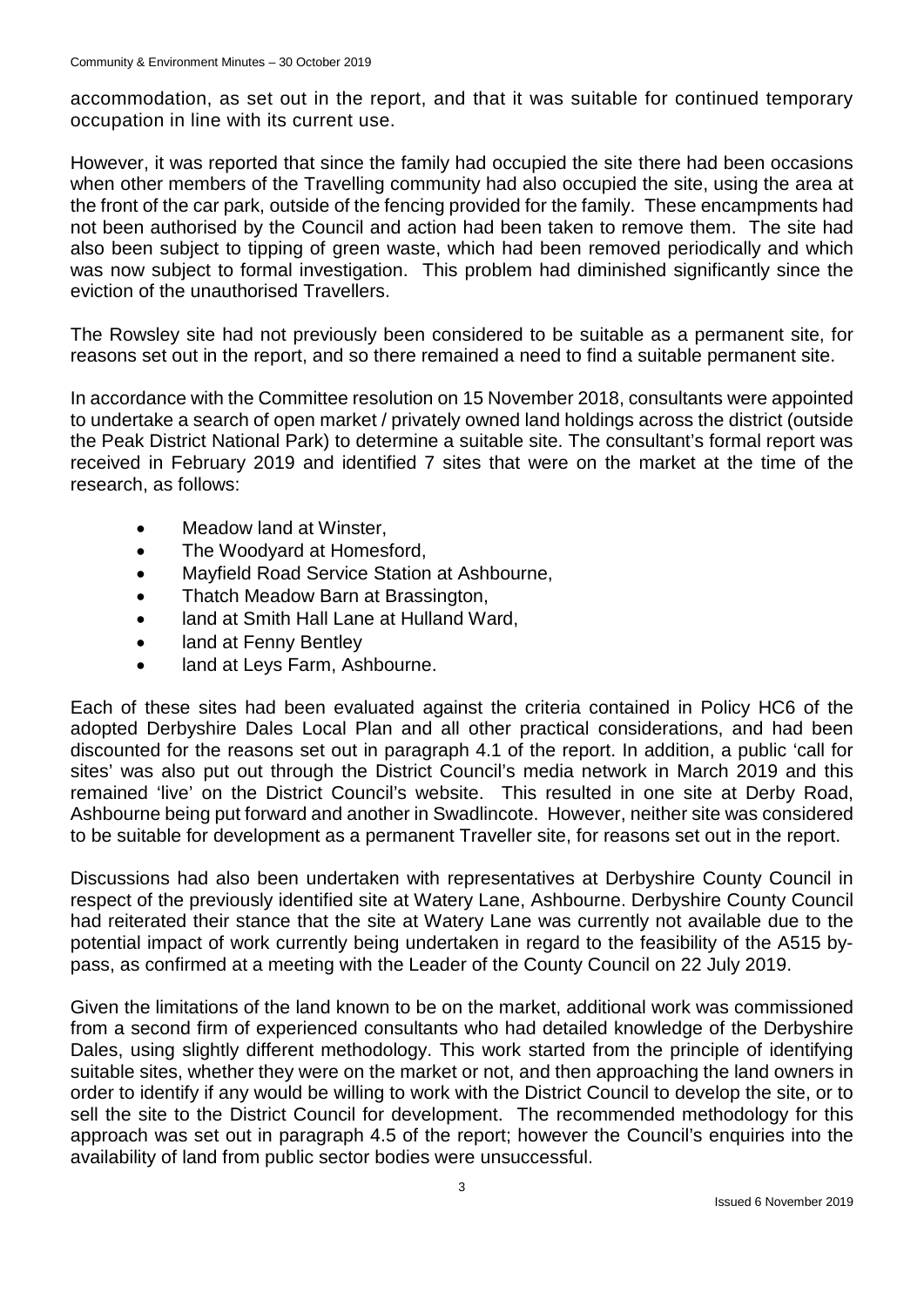The consultants had also produced a long list of sites that they considered might be suitable from the point of view of the Travellers concerned which, having been informally evaluated by the Council's Development Management Team, was reduced to 5 sites, including those in public sector ownership, that were thought to have the potential to be supported in Planning terms. Each of the landowners was approached, but only one was prepared to work further with the Council on this issue. Discussions were continuing with this landowner and were currently at a delicate stage and officers were honouring the landowner's request that neither his details nor those of the site be discussed publically at this stage. If discussions over the site were successful then the matter would become one of public knowledge as it would be necessary to apply for planning permission.

All the work outlined in the report had enabled the Council to identify 3 sites that might be considered suitable for development as a permanent Traveller site, as follows:

- Old Station Close car park, Rowsley;
- Land at Middleton Road, Wirksworth;
- Land identified through consultants.

Each site was discussed in more detail in Section 5 of the report and it was felt that there were currently no other feasible options for the development of a permanent Traveller site on the table. It was the view of officers that of the three site described in the report, the site identified by the Council's consultants most closely met the Local Plan policies and the needs of the Traveller family. Therefore it was recommended that authority be delegated to the Head of Regulatory Services to negotiate Heads of Terms to either purchase or lease this site for development as a permanent Traveller site, with the outcome of these negotiations to be reported back to Committee at the earliest possible opportunity.

In addressing one of the speaker's concerns, the Head of Regulatory Services confirmed that should the Traveller family remain at Rowsley after February 2020, the planning status of the site would need to be reviewed; however it was hoped that should the aforementioned negotiations be successful an early transfer to the new site may be possible. He also confirmed that the site under negotiation was sufficient to meet the total requirement of the Local Plan. A budget setting out purchase costs, development costs, associated infrastructure and clean-up of the Rowsley site would be presented in due course.

At the Council meeting on 26 June 2019 officers provided an update in relation to numbers of unauthorised encampments on District Council owned land, which showed that the most camped locations were the two Matlock Bath car parks, the Matlock Station car park and the ABC at Bakewell. Since that report, officers had been involved in discussions with Bakewell Agricultural and Horticultural Society (BAHS) and it was proposed that a joint solution be pursued to provide added security to the ABC in order to restrict the ability for unauthorised encampments to occur. The BAHs had agreed to lead on this work and further details of their proposals were awaited. The Head of Community & Environmental Services informed the Committee that investigations were ongoing into car park barriers for all appropriate sites, and a report would be presented in due course.

It was moved by Councillor Garry Purdy, seconded by Councillor Helen Froggatt and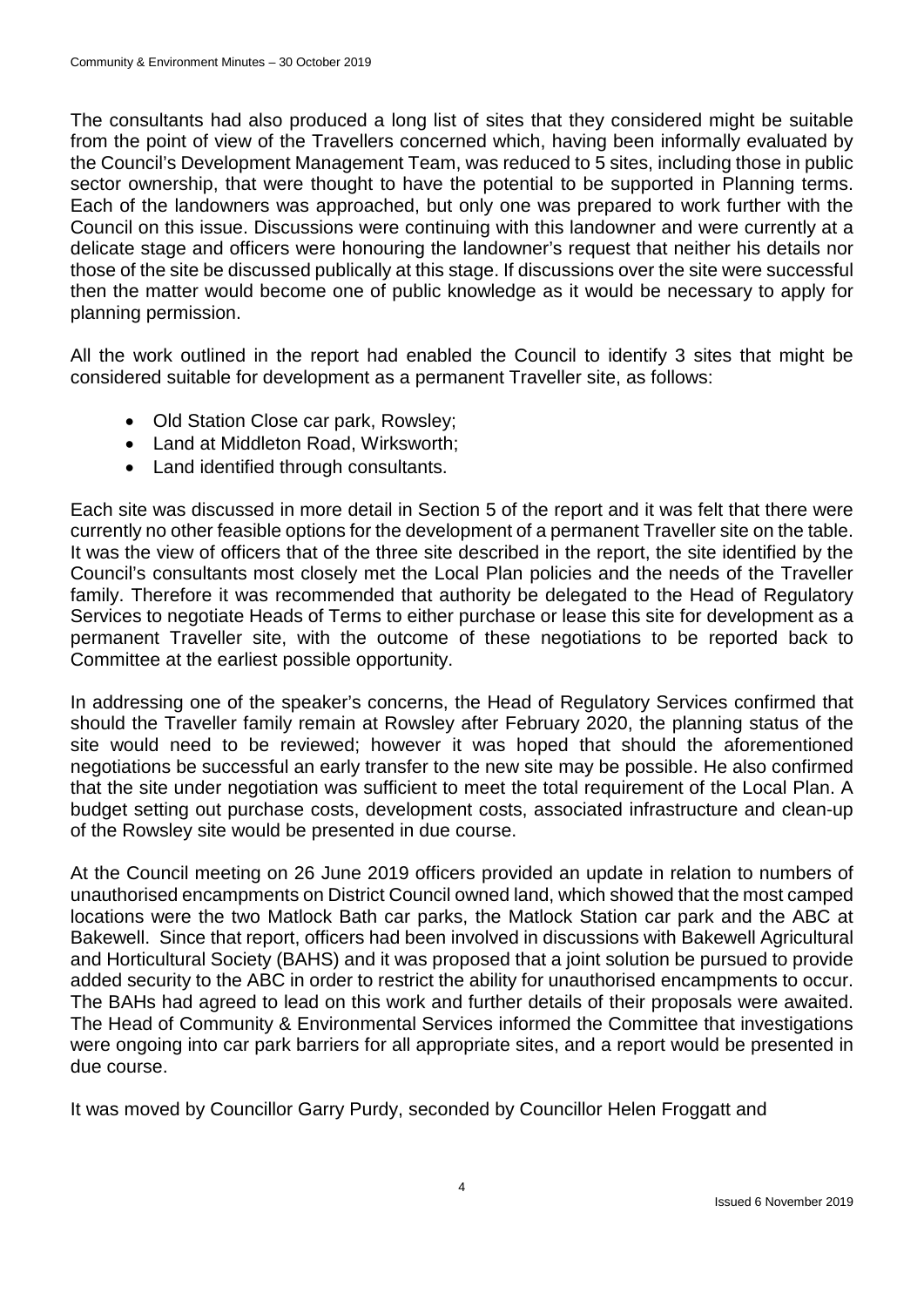- **RESOLVED** (unanimously)
- 1. That the Committee acknowledges and accepts its duties and responsibilities to Gypsies and Travellers under the Homelessness Reduction Act 2017.
- 2. That in response to the Council's duties and responsibilities to Gypsies and Travellers under the Homelessness Reduction Act 2017, the Committee agrees to the continued provision of a temporary tolerated site on land at Old Coach Road Car Park, Rowsley pending the progression of negotiations to bring forward a potential permanent Traveller site, subject to a further review in February 2020.
- 3. That the Committee notes the results of the search for a suitable permanent site.
- 4. That the Head of Regulatory Services continues to negotiate the provision of a permanent Traveller site and reports the outcome of the negotiations on Heads of Terms back to Committee at the earliest opportunity.
- 5. That the District Council continues discussions with the Bakewell Agricultural and Horticultural Society to evaluate a proposed solution to the issue of unauthorised encampments at the Agricultural business Centre, Bakewell.

# **183/19 – AFFORDABLE HOUSING DEVELOPMENT PROGRAMME**

Councillor Helen Froggatt, Vice Chairman, took the Chair for this item.

- The Committee considered a report that set out the details of the proposed affordable housing programme which required Capital Funding support, as illustrated in Table 2.1 in the report, and reproduced below, to meet the following objectives:
	- o To secure on site provision of affordable homes on 1 s106 site
	- o To provide grant support to housing association developments on 3 sites
	- o To support Community Land Trusts and Almshouses on 2 sites
	- o To set aside funding to develop Council land

| <b>Village/Town</b> | <b>Proposal</b>                                                         | <b>Provider</b> | No. of<br><b>Homes</b> | <b>Funding</b> | Year<br>funding<br>required |
|---------------------|-------------------------------------------------------------------------|-----------------|------------------------|----------------|-----------------------------|
|                     | additional<br>with<br>12<br>bungalows                                   |                 |                        |                |                             |
|                     | 'green' features £250,000<br>plus                                       |                 |                        | £250,000 +     |                             |
| Ashbourne           | £150,000                                                                | <b>NCHA</b>     | 12                     | £150,000       | 2020/21                     |
|                     | Additional support for the delivery<br>of 30 affordable homes which are |                 |                        |                |                             |
| <b>Bakewell</b>     | on site                                                                 | <b>Platform</b> | 30                     | £80,000        | 2020/21                     |
|                     | support the<br>purchase of<br>To                                        | <b>Bakewell</b> |                        |                |                             |
|                     | existing homes or new build in                                          | Almshouse       |                        |                |                             |
| <b>Bakewell</b>     | Bakewell for affordable rent                                            | Trust           |                        | £35,000        | 2020/21                     |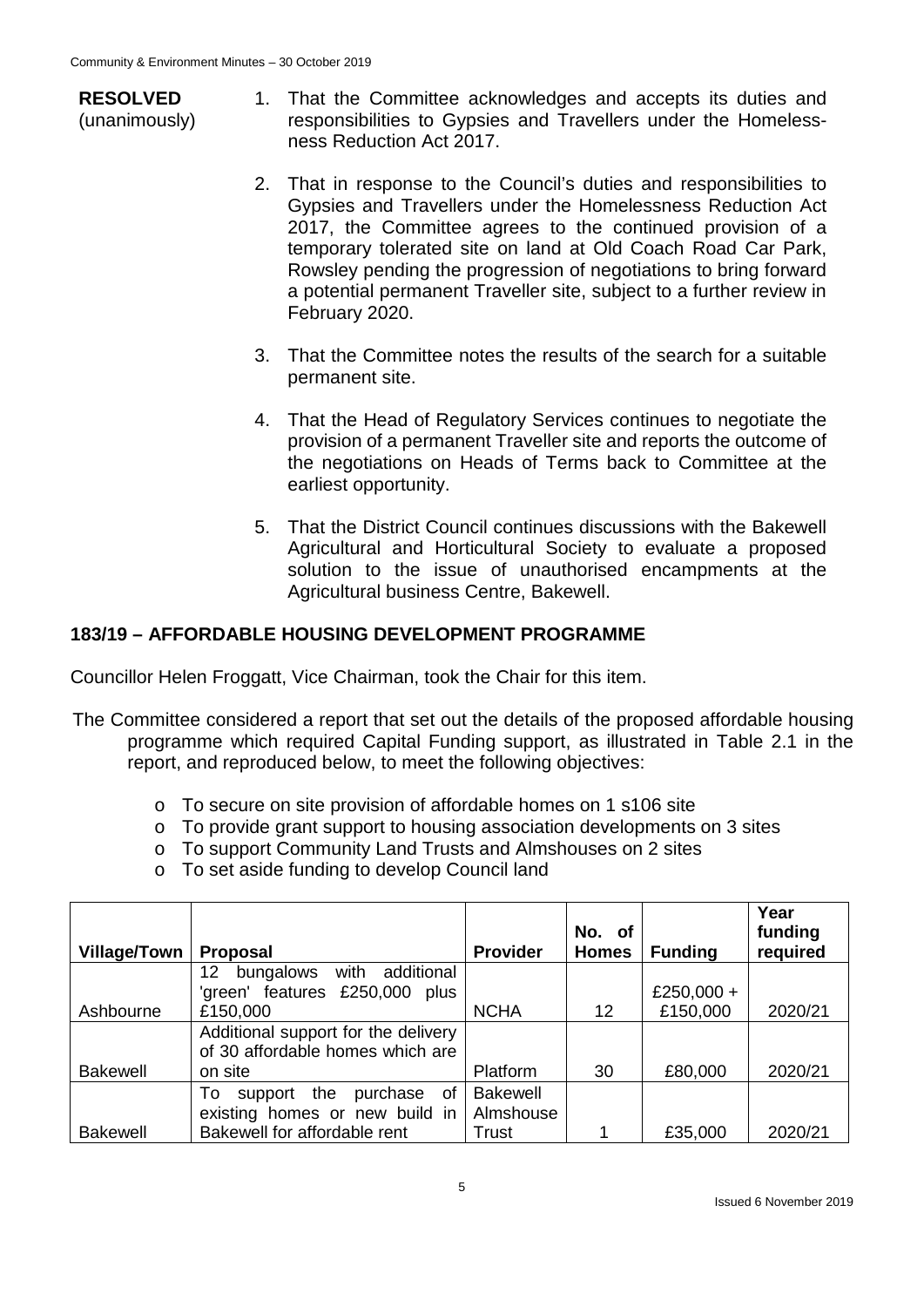|                | 60 new supported homes plus   YMCA with<br>general<br>additional<br>needs                                                                       | <b>NCHA</b><br>as |       |            |            |
|----------------|-------------------------------------------------------------------------------------------------------------------------------------------------|-------------------|-------|------------|------------|
| <b>Matlock</b> | accommodation                                                                                                                                   | agent             | $60+$ | £500,000   | 2021/22    |
|                | passivhaus/highly<br>deliver<br>To:<br>energy efficient homes on a site<br>owned by Waterloo or purchase<br>and retrofit of former Right To Buy | Wirksworth        |       |            | 2019/20 or |
| Wirksworth     | homes or empty properties                                                                                                                       | <b>CLT</b>        | 2     | £350,000   | 2020/21    |
| <b>Total</b>   |                                                                                                                                                 |                   | 105   | £1,365,000 |            |

The Capital Grant support required for Phase 1 of a proposal to develop Council owned land set out in Table 2.1 in the report and the Capital Programme scoring matrix for this programme was attached at Appendix 1 to the report.

It was reported that unallocated funding in the Capital Programme stood at over £3,000,000 with more contributions continuing to be negotiated. The total proposed programme represented 127 homes funded by £2,215,000, together with a transfer of an existing allocation of £157,500 to Nottingham Community Housing Association in respect of a scheme at Dove Garage, Mayfield Road, Ashbourne which was no longer proceeding as the landowner had sold the site to another developer. NCHA had another scheme in Darley Dale which had a similar subsidy requirement and it was proposed to switch this allocation to the new scheme. This would enable NCHA to buy 15 s106 homes, for rental, on the Persimmon site.

The Rural Housing Enabler reported that since writing the report, Peak District Rural Housing Association had been working with Bradwell Community Trust and had managed to secure funding of £270,000 from Sheffield City Region, which would allow the purchase of 12 tenanted properties in Bradwell.

It was moved by Councillor Susan Hobson, seconded by Councillor Mike Ratcliffe and

**RESOLVED** (unanimously) That the Capital Funding requirements outlined in the report for the affordable housing programme be approved and referred to Council for inclusion in the capital programme.

# **184/19 – DARLEY DALE NEIGHBOURHOOD PLAN**

The Committee considered a report on the key recommendations of the Examiner's report into the Darley Dale Neighbourhood Plan. Subject to the amendments, and Members' approval, the Darley Dale Neighbourhood Plan was considered to have met the basic conditions and could proceed to a referendum.

In accordance with the Resolution of this Committee at its meeting on 26<sup>th</sup> June 2019 (Minute 45/19), an independent Examiner, Andrew Matheson MSc MPA DipTP MRTPI FCIH, was appointed by the District Council with the agreement of Darley Dale Town Council. The Examination in Public was undertaken by written representation during August/September 2019, and the Examiner's report was submitted to the District Council on 26 September 2019.

The Independent Examiner's role was to ensure that the Neighbourhood Plan met the legislative and procedural requirements, as well as to consider whether it met the "Basic Conditions", as set out in the relevant legislation and listed in the report.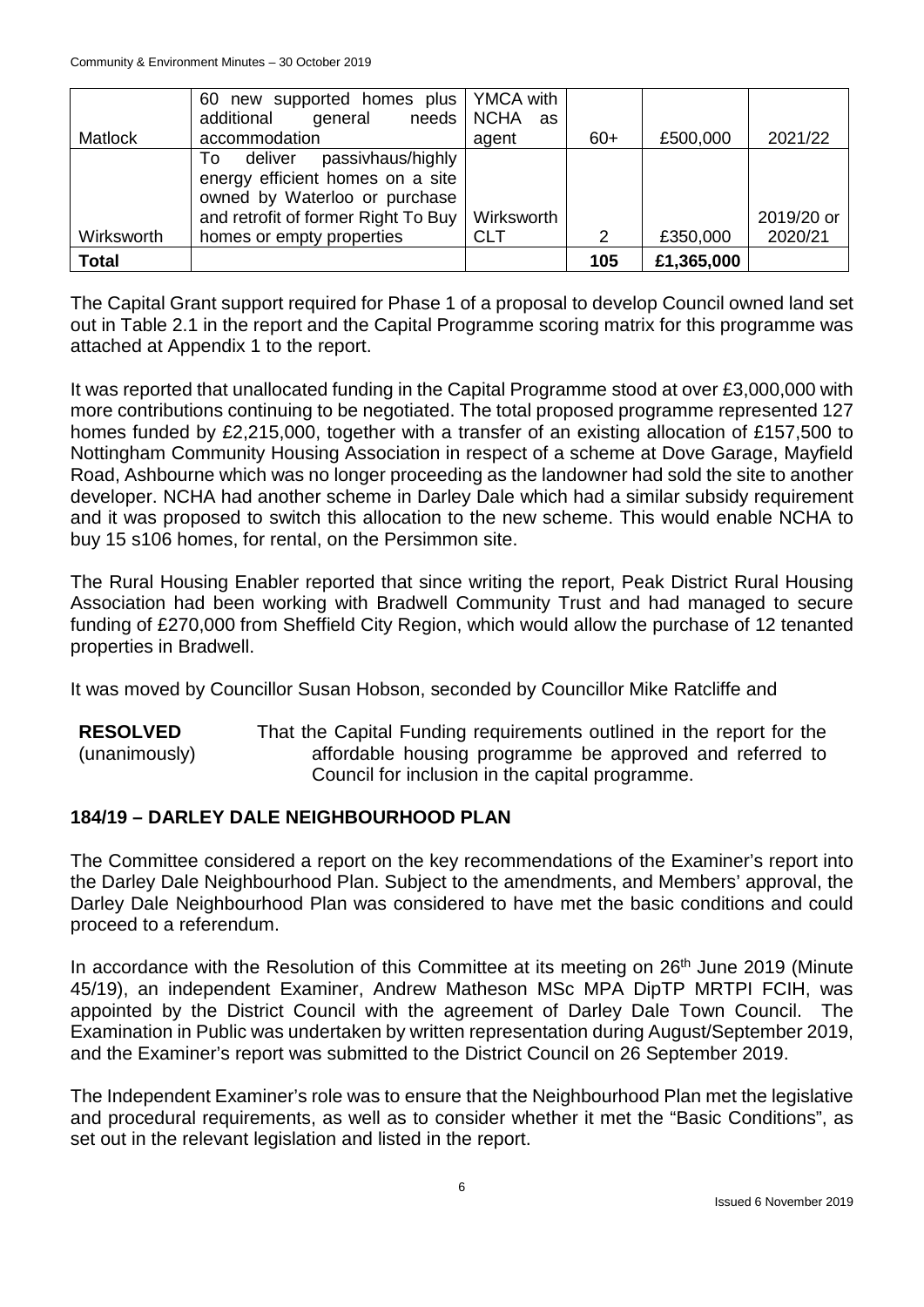A copy of the Examiner's report was attached as Appendix 1 to the report. The Examiner had suggested a number of modifications to the draft Darley Dale Neighbourhood Plan for the purpose of improving clarity in the plan and confidence that it would be applied through the determination of planning applications. Such modifications would, however, subject to the outcome of any referendum, need to be incorporated into the final version of the Darley Dale Neighbourhood Plan.

A number of the key issues were raised by the District Council during the formal Regulation 16 public consultation (Community & Environment Committee 26<sup>th</sup> June 2019). A summary of the main comments made by the District Council together with a summary of the Examiner's response and recommendations to those points raised were tabled in paragraph 2.9 of the report. The Examiner's full schedule of modifications and the District Council's response was set out in Appendix 2 to the report.

Subject to the recommended modifications set out in his Report, the Examiner had concluded that the Darley Dale Neighbourhood Development Plan met all the necessary legal requirements and should proceed to referendum. Should the recommendation be accepted, the District Council was required to issue a decision statement to the Qualifying Body, Darley Dale Town Council, and anyone who requested to be notified in accordance with the 1990 Act Schedule 4B Para 12, as set out in the report, and the following question defined in the Neighbourhood Planning (Referendums) Regulations 2012, Schedule 1 would be asked:

# *Do you want Derbyshire Dales District Council to use the neighbourhood plan for Darley Dale to help it decide planning applications in the neighbourhood area?*

A simple majority of all votes cast was sufficient for the Darley Dale Neighbourhood Plan to have a mandate to be taken forward into the Development Plan for Derbyshire Dales.

A further report would be presented to Members once the outcome of the referendum was known.

It was moved by Councillor Andrew Statham, seconded by Councillor Helen Froggatt and

**RESOLVED**

- (unanimously)
- 1. That the report of the examiner appointed to undertake the Examination of the Darley Dale Neighbourhood Plan be noted.
- 2. That subject to the recommended modifications set out in Appendix 2 to the report that the District Council be satisfied that the basic conditions as required by Paragraph 8(1)(a) of Schedule 4B to the Town and Country Planning Act 1990 have been met.
- 3. That the Darley Dale Neighbourhood Plan as modified be submitted to a referendum in the Parish of Darley Dale and that it is held on Tuesday 21 January 2020.
- 4. That a further report be presented to this Committee/Council following the holding of the referendum.

# **185/19 – THE HOMELESSNESS REDUCTION ACT ONE YEAR ON**

The Committee considered a report that set out the progress in working with the changes to the homelessness legislation one year on, the funding the Council received to implement the HRA and the impact one year into the new legislation. In addition, following new government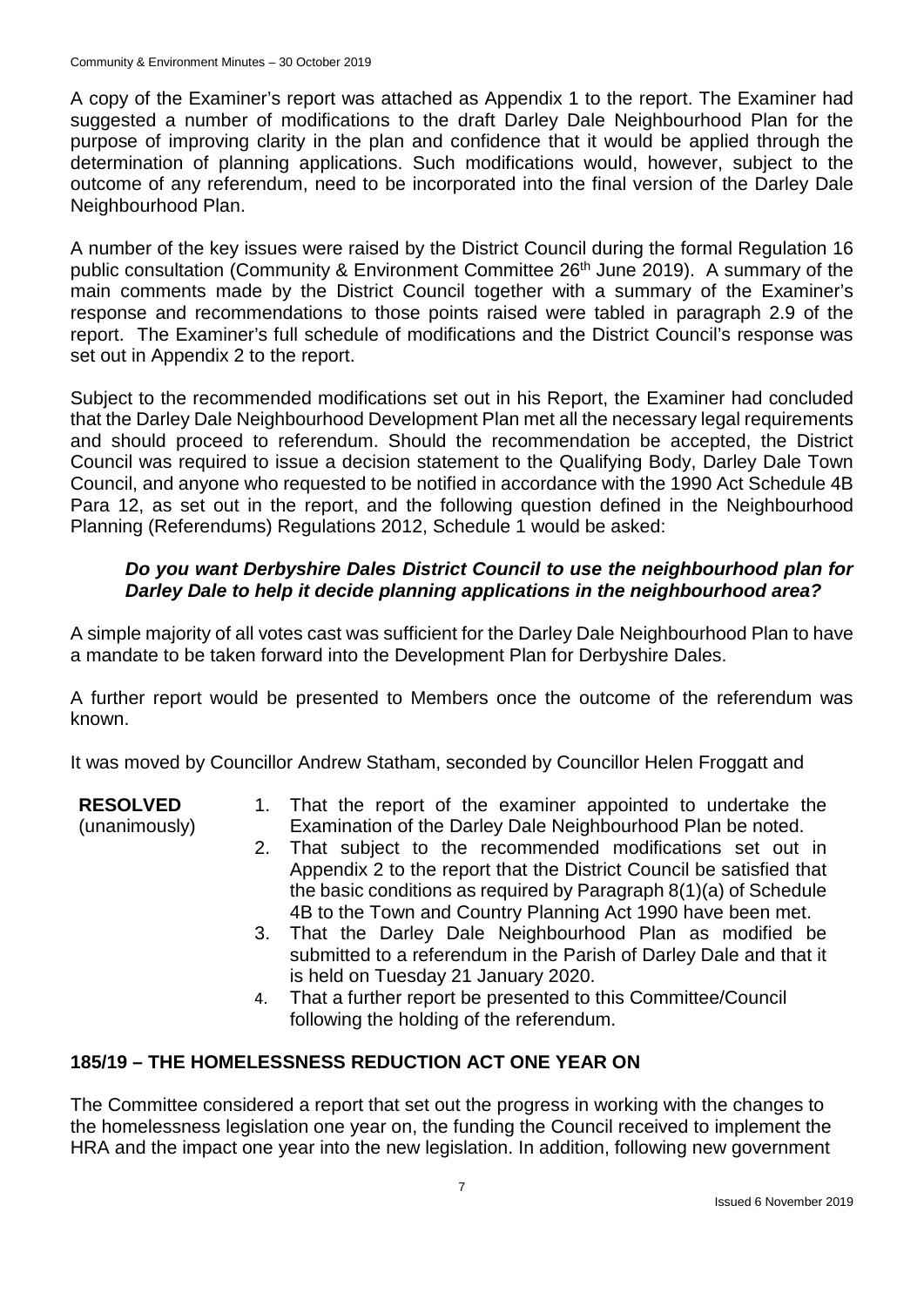guidance, some technical changes had been required to the Homelessness Prevention Strategy.

The Homelessness Reduction Act 2017 (HRA), introduced on the 3<sup>rd</sup> April 2018, effectively added two new duties to the original statutory rehousing duty:

- Duty to prevent homelessness
- Duty to relieve homelessness

Appendix 1 to the report set out the homelessness process prior to the HRA and Appendix 2 to the report showed the process LAs were required to follow under the new legislation.

The HRA placed renewed emphasis on prevention of homelessness, as set out in Section 2 of the report. As a result of the changes, the structure and job roles within the Housing Team were reviewed and the current structure of the Home-Options Team was set out in the report.

The funding sources provided by the government to local authorities to either fully or partly assist in delivering homelessness and homelessness prevention services were listed in paragraph 2.7 of the report, including **'**New Burdens Funding' which recognised the new burden the HRA placed on local authorities, as illustrated in Table 1 in the report.

A comparison of those approaching as homeless in the first full year of the HRA (2018/19) against the numbers that approached in the last full year under the old legislation demonstrated a 213% increase in the area. The main reasons people approached the Council as homeless or threatened with homelessness were illustrated in Table 2 in the report, showing the number one reason being issues with private landlords.

Councils had been requested by the Ministry of Housing, Communities and Local Government (MHCLG) to review their Homelessness Strategies in line with the changes to the legislation. Derbyshire Dales District Council had received a visit from a Homelessness Adviser for MHCLG on the 6<sup>th</sup> September 2019 where it was observed that Derbyshire Dales DC had a current strategy in place which should be renamed "Homelessness and Rough Sleeper Strategy", in line with The National Rough Sleeper Strategy, published in October 2017, by no later than 31 December 2019. The current Derbyshire Dales Homelessness Strategy covered 2017-2022. Some of the data used in the strategy required updating as well as some minor amendments to the action plan. The revised strategy was available on the Members' Portal.

It was reported that the Council's outturn data benchmarked very well against national statistics, with the District Council's Housing Team performing in the top quartile in all major areas. In addition, of the 30 authorities visited, Derbyshire Dales was in the top 2 performing authorities*.* 

It was moved by Councillor Tony Morley, seconded by Councillor Mike Ratcliffe and

**RESOLVED** (unanimously)

- 1. The Committee adopts the revised Homelessness & Rough Sleeper Strategy.
	- 2. The Committee notes the progress one year on from the introduction of the Homelessness Reduction Act.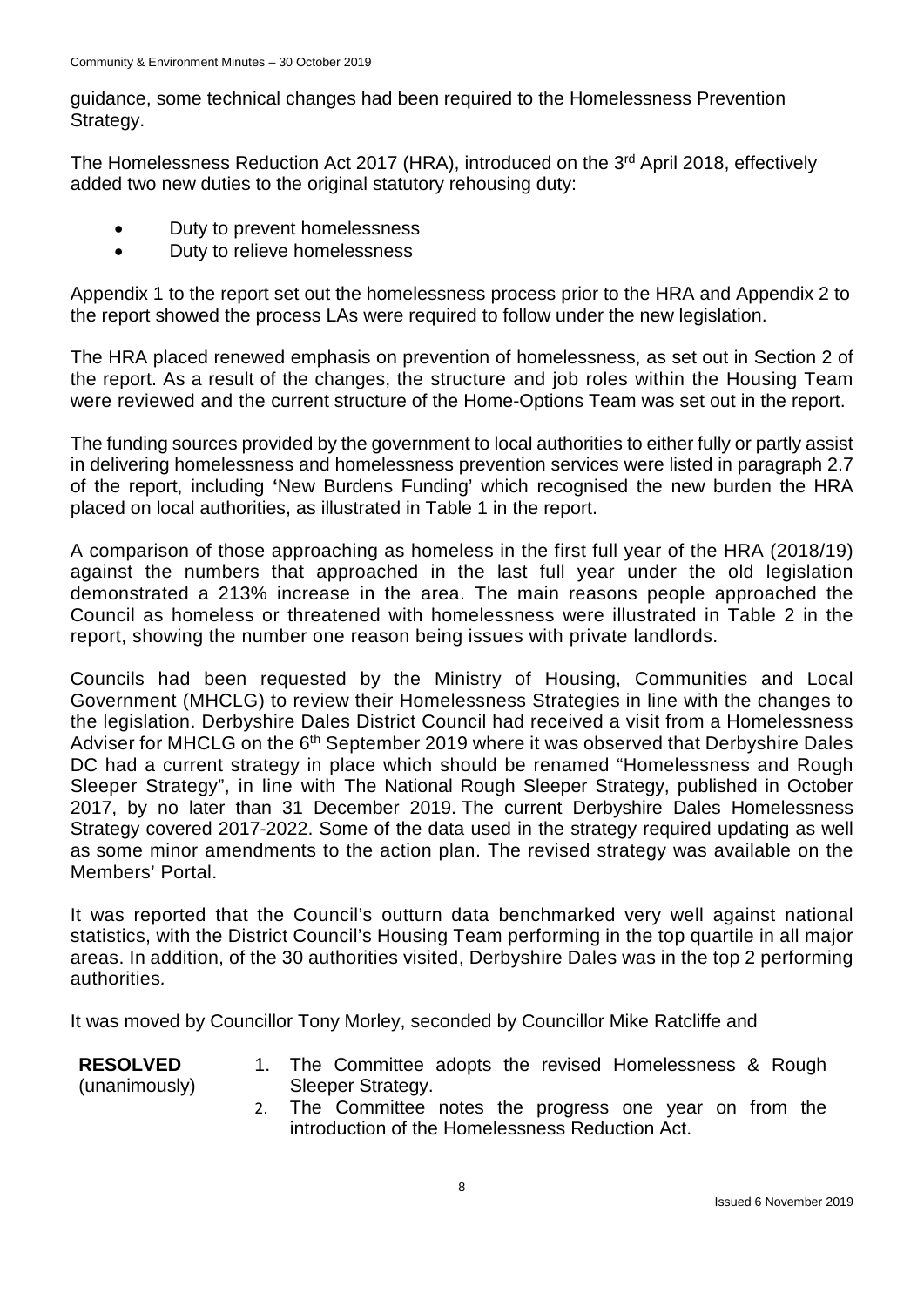# **186/19 – FOOD LAW ENFORCEMENT SERVICE BUSINESS PLAN 2019/20**

Councillor Andrew Statham left the meeting at 7.36pm prior to discussion of this item.

The Committee considered a report that introduced the District Council's business plan for food law enforcement activities for 2019/20 for formal approval and adoption.

Derbyshire Dales District Council's Environmental Health team held responsibility for ensuring the safety of food in approximately 1400 food premises, and was required to produce an annual business plan that set out how it would provide its food safety enforcement service in line with guidance issued by the Food Standards Authority.

The enforcement of food safety law was aimed at protecting public health by improving the safety, standard and quality of food and food outlets. The key activities undertaken to achieve this were listed in the report, with further information on each of the key activities contained in the full Food Law Enforcement Service Business Plan itself, attached as Appendix 1 to the report.

It was moved by Councillor Garry Purdy, seconded by Councillor Martin Burfoot and

**RESOLVED** That the Food Law Enforcement Service Business Plan 2019/20 attached as Appendix 1 to the report is approved.

**Voting:**

| For                | 15 |
|--------------------|----|
| Against            | O  |
| <b>Abstentions</b> |    |

The Chairman declared the motion CARRIED.

# **187/19 – PROPOSED COMMUNITY ASSET TRANSFER – DOVERIDGE BURIAL GROUND**

The Committee considered a request from Doveridge Parish Council (DPC) for the transfer of the freehold of Doveridge Burial Ground and adjoining cemetery extension land to enable their continued use as a burial ground managed and operated by DPC.

The history of the site was summarised in the report, and in March 2018 the Parish Council had contacted the District Council to ask that the site be brought into use as the village churchyard was very close to reaching capacity. In subsequent discussions with officers it was agreed that the Parish Council would not only be prepared to assume responsibility for the future administration of the site, but would also consider accepting the entire grounds under a freehold transfer. Under this proposal, DPC would have ownership and full management and maintenance responsibility for the burial ground and associated grazing land which was set aside as future burial ground extension.

It was proposed that the Burial Ground and adjoining land (as shown edged red on the plan at Appendix 1 to the report) be transferred freehold to DPC as a Community Asset Transfer (CAT) subject to the terms outlined in paragraph 3.2 of the report. It was considered by the Council's Valuer that the value of the transfer equated to £40,000 and as such, the proposed terms for the transfer of Doveridge Burial Ground and adjacent land to DPC constituted an undervalue transaction as permitted under the General Disposal Consent 2003.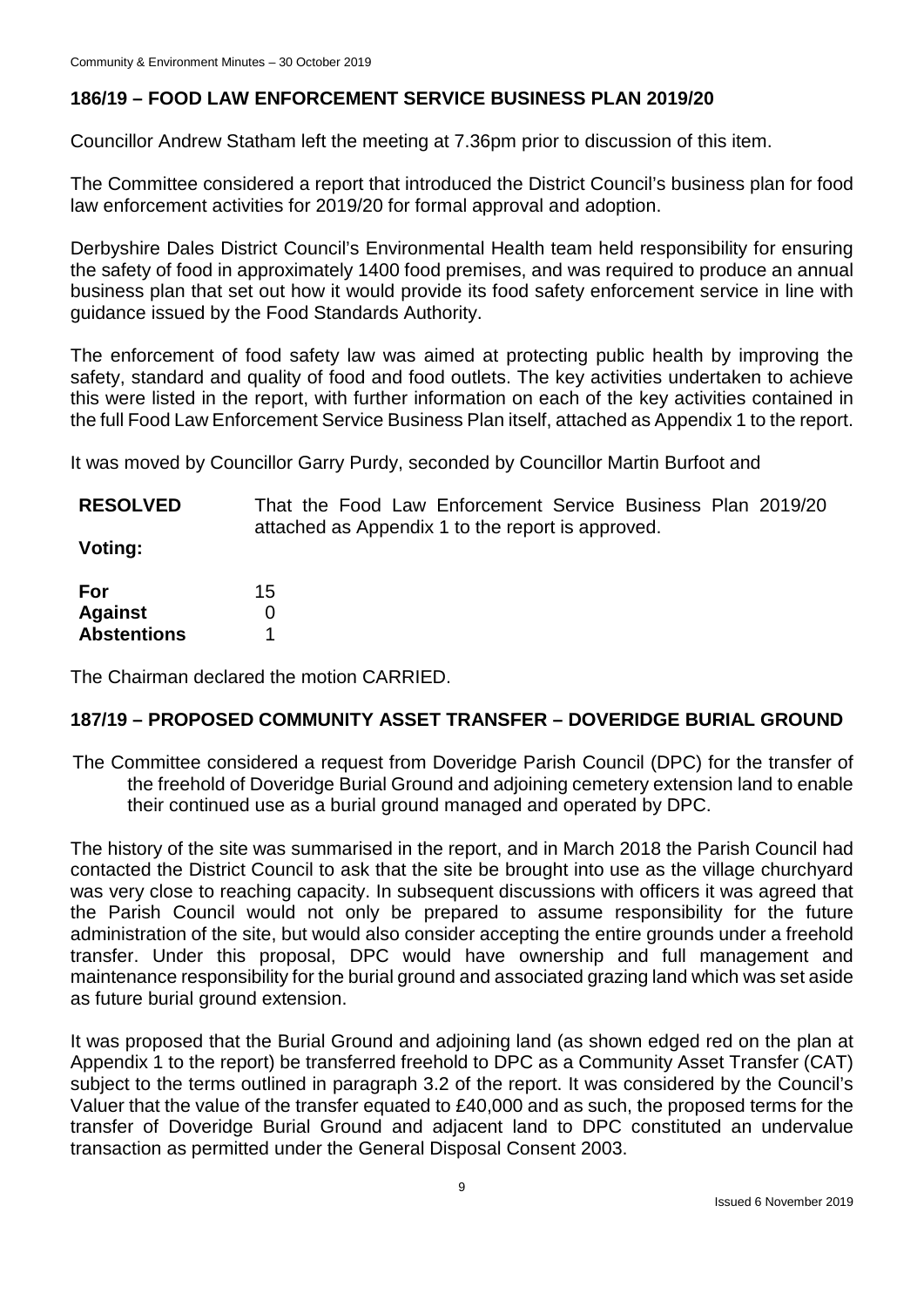Following the initial development of the site and prior to recent discussions with the Parish Council, a wide ranging review of the provision and management of Burial sites had been undertaken in 2017 which, amongst other issues, concluded that future provision for the District should be focussed at the District Council's six sites (Bakewell, Steeple Arch, Darley Dale, Middleton, Brailsford and Ashbourne) and that any future investment in Parish sites ceased.

It was moved by Councillor Tony Morley, seconded by Councillor Garry Purdy and

| <b>RESOLVED</b><br>(unanimously) | 1. That the terms outlined in paragraph 3 of the report for transferring<br>to DPC the freehold of the Doveridge Burial Ground and adjoining<br>land as shown edged red on the plan at Appendix 1 to the report |
|----------------------------------|-----------------------------------------------------------------------------------------------------------------------------------------------------------------------------------------------------------------|
|                                  | are agreed.<br>2. That it is noted that the disposal in (1) above comprises an                                                                                                                                  |

- 2. That it is noted that the disposal in (1) above comprises an undervalue transaction permitted under the General Disposal Consent 2003.
- 3. That each party meets its own legal costs.

# **188/19 – UPDATE ON THE REVIEW OF ASHBOURNE STALL MARKETS**

The Committee considered an updating report on the review of stall markets, which recommended the closure of the Ashbourne (Saturday) market; noting the granting of a licence to occupy Shrovetide Walk and arrangements to transfer the Ashbourne (Thursday) market to a Community Interest Company.

Further to Recommendations made at the Partnership and Regeneration Committee in March 2012, the Community and Environment Committee in March 2017 and the Community and Environment Committee in November 2017, as set out in Section 1 of the report, District Council Officers had implemented a number of improvements to its markets, as listed in the report. Since that time, at the Community and Environment Committee in February 2019, a report reviewing stall markets had been presented with the following recommendations regarding Ashbourne markets:

- That a Licence to Occupy Shrovetide Walk is issued to Ashbourne Communities CIC (AshCom), to continue the Ashbourne (Thursday) market is noted.
- That Ashbourne (Saturday) market operates as a self-erect market and stall erectors receive redundancy from 23 February 2019.
- That Council is recommended to make the sum of £10,000 (£5,000 2018/19 + £5,000 2019/20) available from general reserve as a grant to Ashbourne Communities CIC to assist with the operation of the Ashbourne (Saturday) market for a minimum of 1 year.

A summary of the backgrounds of the Ashbourne Thursday market and the Saturday market was set out in Section 2 of the report.

The situation as at October 2019 was as follows:

### Ashbourne Thursday Market

In December 2018 the District Council had been approached by a Community Interest Company (AshCom) with a proposal to continue the operation of the Ashbourne (Thursday) market, under